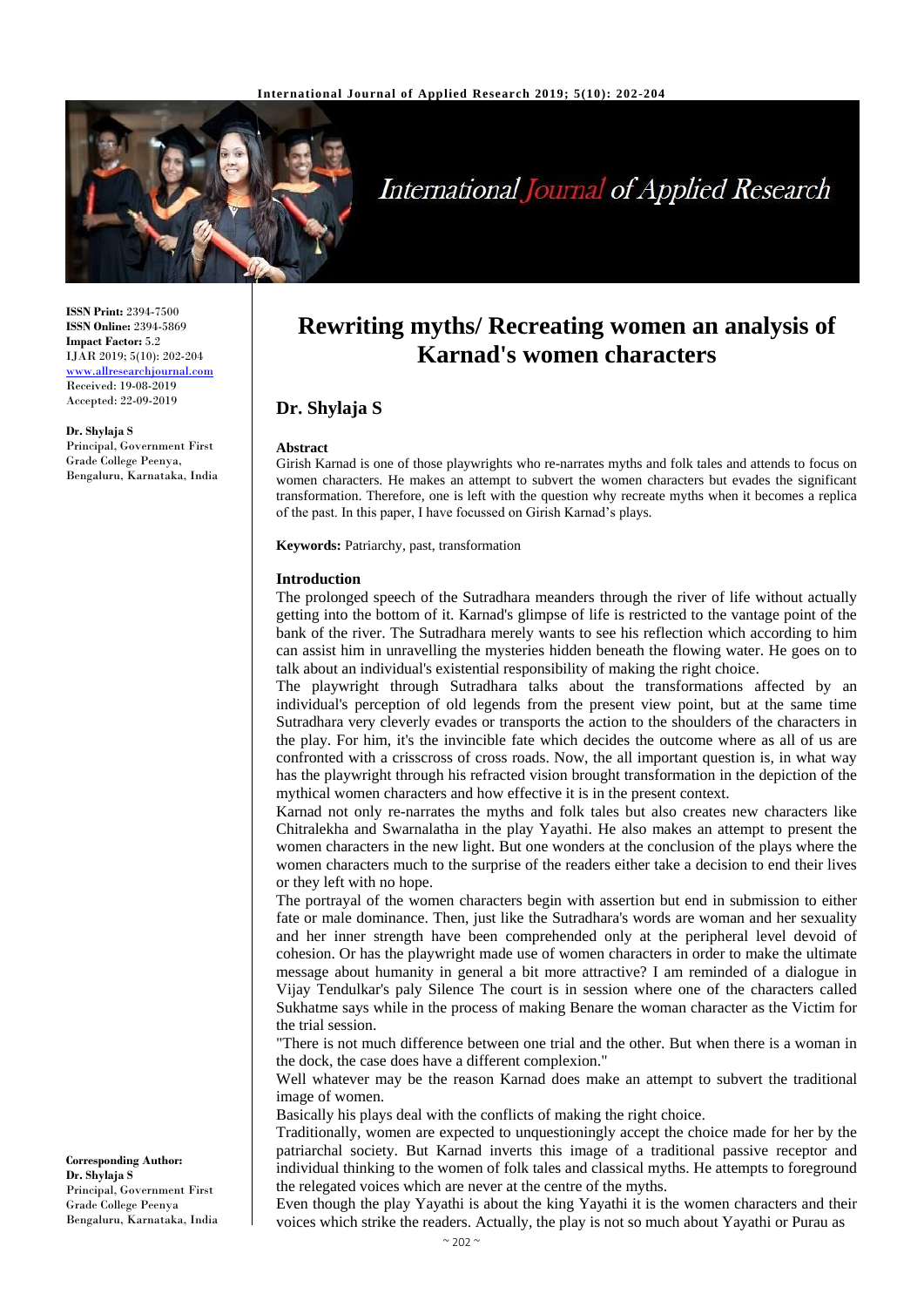much as it is about Devayani Sharmishte and the newly created characters Chitralekha and Swarnalatha. The charaters Devayani and Sharmishte very boldly discuss and debate over their sexual attraction towards Yayathi. In fact they come alive right out of the myth as real women with individualistic selves. Initially all these women characters seem to be making a bold mattempt to deflect the male norms.

Devayani fumes with anger and jealousy, Sharmishthe expresses her frustration over her meaningless position in the palace of Yayathi. Mere expression doesn't satiate her and she acquiesces her sexual desire for Yayathi by forcing him into a physical relationship. Devayani defies all the customs of a queen and quits the palace to meet her father. The most powerful character of the play is Chitralekha who questions her father-in-law about her husband's youth and makes a very unconventional demand which shocks Yayathi. But one who celebrates the present and doesn't attach much significance to the future mentioned by Yayathi, and one who vehemently negates the act of masking oneself with reason and logic camouflaging all the natural instincts, is made to take her life which remains unconvincing. All the women characters in the play are left in the lurch as Sharmishte sarcastically throws a comment on Yayathi's ambition

"Here is the foundation of your bright future one has turned into a ghost, the other has gone mad and yet another is a fallen woman."

What happened to the tall claims of transformation and the matter of choice made by the Sutradhara. By shifting the responsibility to one's destiny or fate is the author also slipping away from justifying the challenging, daring queries an doubts expressed by the women characters? or the question raised at the end also doesn't come to the rescue of the playwright. The readers are also left with the unanswered haunting question "what is the meaning of all this? Oh! God what is the meaning of all this?" Is Chitralekha introduced only to enlighten Puru or Yayathi? Did Devayani and Sharmishte voice their innermost feelings only to drown them all under their predestined fate? This unfilled gab between their speech and their action speaks volumes about the Sutradhara remaining forever on the periphery and not taking a dip deep into the crevices of the mind of a woman.

Similarly Padmini in the paly Hayavadana a recreation of a story from Kathasarithsagara, emerges as an independent individual actively responding to her impulses and not caring for the society and its strictures. She desires a fine combination of intelligence and physical strength in a man. aher uninhibited nature is reflected in the female chorus.

"Why should love stick to the sap of a single body? Ahead for each breast. A pupil for each eye. Aside for each arm. I have neither shame nor regret".

Further Padmini creates what she wants by transposing the heads of Devadatta and Kapila. But at the end she hesitates to take a decision to live with both of them and becomes the cause of their death and not only that she also ends her life. Is death the only solution to the women who exercise their right to choice? Why do the progressive steps of women characters end in retrogression? Why are the voices muffled even before they are heard? Andrea Nye in her article "The voice of the serpent : French feminism and philosophy of language".

"Is there a feminine language that confounds the semantics and syntax historically implicated in the denigration of women? Can the serpent whispering to Eve, in the sweet sinuous words of desire, succeed in communicating a meaning outside Yahua's orders? Can the serpent's speaking ever challenge the power of Yahua? Must the voice of the sepent always become the rejected obscenity trod under foot?"

Therefore, women trying to speak beyond the metalanguage dominated by men hardly get any active listeners. This is proved again in the play Rain And Fire where Vishaka's protests, her indulgence with Yavakri her lover, speaks of her strong mind, but at the end of the play she simply retires into her hut of silence where she is left with loneliness. Nittile the bold assertive tribal girl meets her tragic end by the axe of patriarchy.

Queen Amirtha mathi is forced to kill the Dough cock to purify her sinful deed that is her illegal union with Ashtavanka, in the play Bali The sacrifice. Queen Amrithamathi's dialogues in the play resound with a woman's innermost desires and her non-acquiescence to certain established norms. She says

"A king can wage wars, give justice, rule the kingdom, but a queen has to birth to a son. Her whole existence is meant for progeny. I was constantly being watched by the citizens of this kingdom. What else could I do?" and she further justifies her union with the mahout and she never thinks it is a sin. She says

"That moment.... that moment is enough for me... That isn't sin, it is a blessing.... blessing from somewhere...if I agree to sacrifice the Dough cock it is like buying that moment alive.... I'd rather not commit that sin"

She is made to pay a price for all her candid talk. She is tortured by her husband. Even though, she removes her hand from the handle of the killing sword, the sharp edged patriarchal sword forces her to lose her wit.

Again in the play Nagamadala Rani is forced into conformity as she is made to continue to live with her legally wedded husband but with the eternal memory of the snake disguised as Nagappa. Rani's relationship with the snake finally gains social sanction only when she conforms to her legal marriage. Her willingness or her desires are all suppressed or drowned under the dominating societal norms. Does Rani's character only server as an agential force in order to demonstrate the extent of patriarchy? From time immemorial woman's story has been used as a magnetic tool to attract the attention but has never been told as an attempt to draw curtains on the perpetuating gender politics.

#### **Conclusion**

Then, one is forced to ask the pertinent questions, is rewriting myths and recreating women an act of just repeating the past without any significant transformation in the status of women? I would like to conclude by quoting Helene Cixous.

"The future must no longer be determined by the past. I do not deny that the effects the past are still with us. But I do not deny that the effects of the past are still with us. But I refuse to strengthen them by repeating them, to confer upon them an irremovability the equivalent of destiny, to confuse the biological and the cultural. Anticipation is imperative."